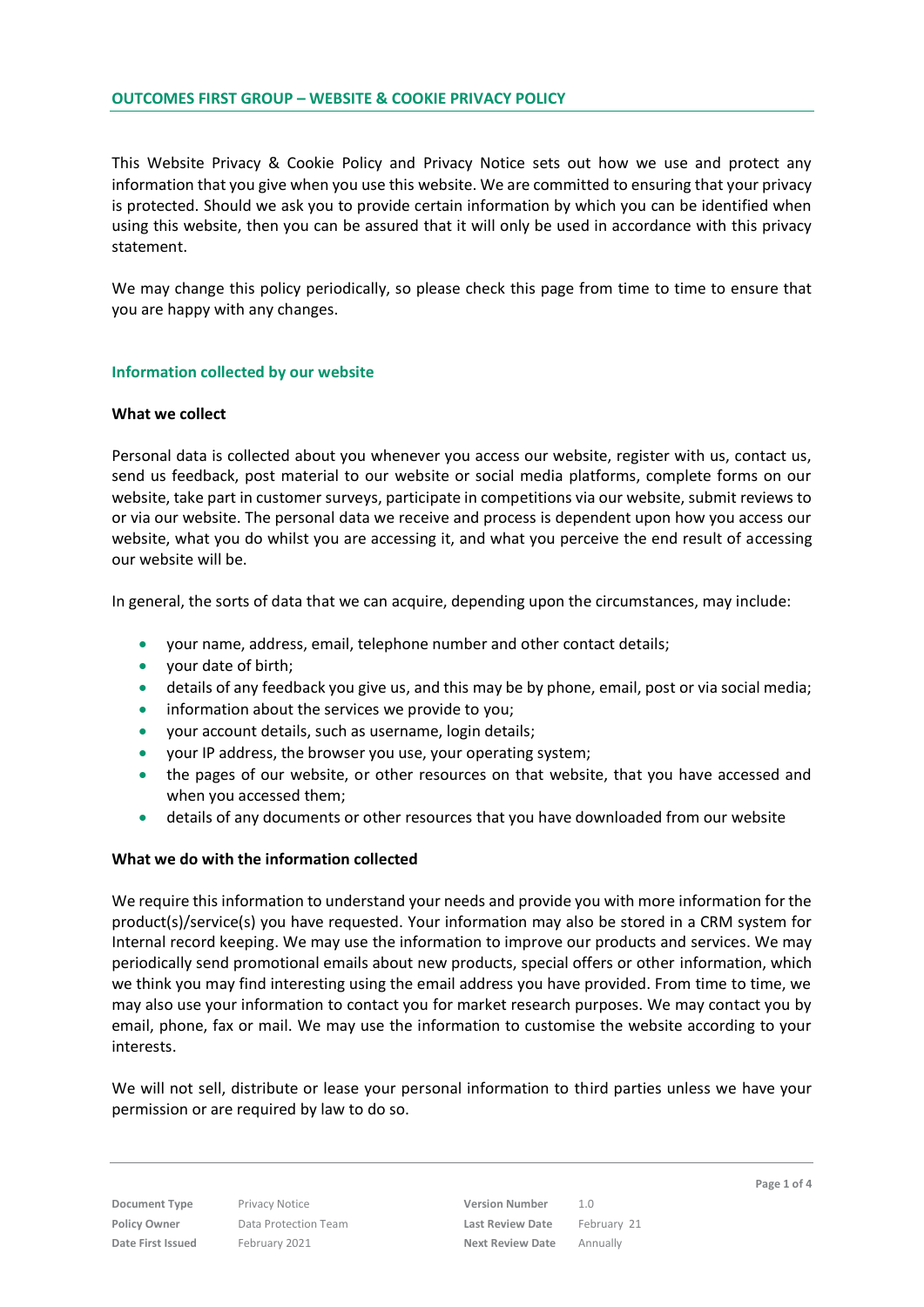# **Controlling your personal information**

You may choose to restrict the collection or use of your personal information in the following ways:

- In some instances when you are asked to fill in a form on the website, you can opt in and click to indicate that you wish the information to be used by the company for direct marketing purposes. If you have previously agreed to us using your personal information for direct marketing purposes, you may change your mind by emailing us or clicking 'unsubscribe' in emails.
- By making selections about which cookies can be used when you visit the website.

# **Website Security**

We are committed to ensuring that your information is secure. In order to prevent unauthorised access or disclosure, we have put in place suitable physical, electronic and managerial procedures to safeguard and secure the information we collect online.

# **External Links**

Our website may contain links to other websites of interest. However, once you have used these links to leave our site, you should note that we do not have any control over that other website. Therefore, we cannot be responsible for the protection and privacy of any information that you provide whilst visiting such sites that are not governed by this privacy notice. You should exercise caution and look at the privacy notice applicable to the website in question.

# **COOKIES**

# **About Cookies**

A cookie is a small file that asks permission to be placed on your computer's hard drive. Once you agree, the file is added and the cookie helps analyse web traffic or lets you know when you visit a particular site. Cookies allow web applications to respond to you as an individual and help us to provide you with a better website, by enabling us to monitor which pages you find useful and which you do not. A cookie in no way gives us access to your computer or any information about you, other than the data you choose to share with us. You can choose to accept or decline cookies. Most web browsers automatically accept cookies, but you can usually modify your browser setting to decline cookies if you prefer. However, this may prevent you from taking full advantage of our website.

Cookies deployed by our website:

- ensure that functionality operates as intended
- remember your choices and preferences during and between visits
- allow you to share pages via social network widgets like Facebook, Twitter and AddThis
- allow you to interact with our website by leaving comments or opinions
- post enquiries via our Anti-Spam enquiry form
- track your visit for statistical analysis, allowing us to improve the usability, speed and security of our website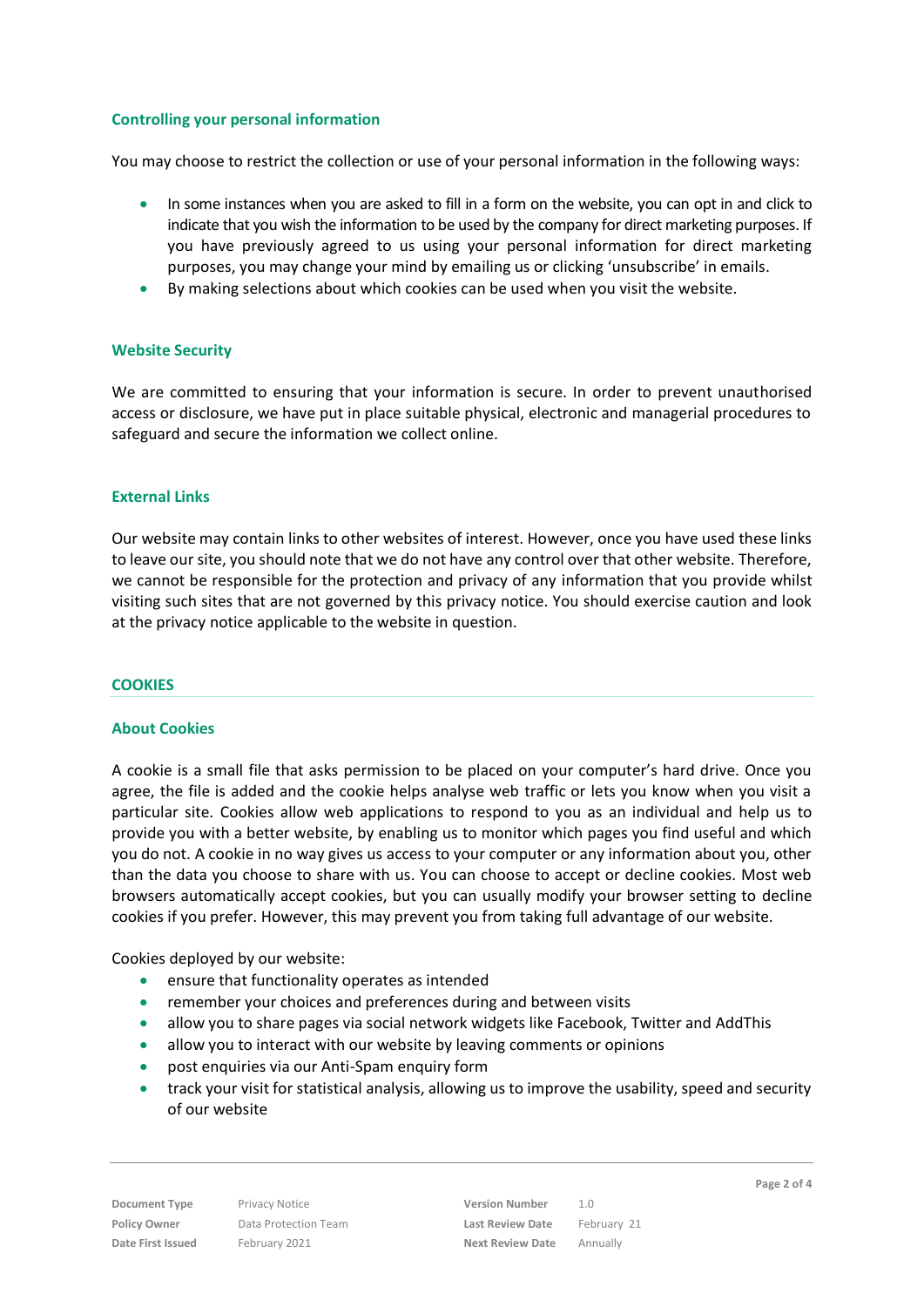Cookies are not deployed to:

- collect any personal identifiable information (without your express permission)
- collect any sensitive information (without your express permission)
- pass personally identifiable data to third parties
- pay sales commissions

### **Cookies used by our website**

### **Social Network Sharing**

We encourage users to share our content and/or like our on profile on the popular Social Media websites Facebook, Twitter, YouTube, Google+ and LinkedIn. In order to make 'Social Sharing' accessible, our website may use widgets either provided directly from the Social Networks and/or via amalgamative widgets from third parties such as AddThis. Cookies and privacy implications from the social networks vary and will be dependent on your nominated privacy settings with each Social Network. Social Sharing buttons will only deploy cookies if you are signed to that respective Social Network at the time of being on our website.

### **Analytical Tracking**

Our website has Google Analytics installed, which allows us to track and compile anonymous visitor statistics. The information collected ranges from simple traffic volume to the type of browser you are viewing our website with. This information is valuable to us not just for marketing analysis and quantification, but to improve the usability, security and load speed of our website content. Google Analytics is a popular, secure, flagship webmaster product from Google. The privacy and security of Google Analytics data is a high priority at Google that you can read more about on Google's Analytics [Data Safeguarding](https://support.google.com/analytics/answer/6004245?hl=en&ref_topic=2919631) page. Google also offer a [Google Analytics Opt-out](https://support.google.com/analytics/answer/181881?hl=en&ref_topic=2919631) Browser Add-on that will allow you to automatically opt-out of all websites that track your activity via Google Analytics. No personal information is collected by Google Analytics.

### **Cookie Consent Check**

As mentioned above, upon your first visit our website displays a banner alerting you about cookies being deployed by our website. In order for our website to remember your choice of opting-in, we store an anonymous cookie to remove the alert banner for 28 days. To prevent this cookie being stored, simply do not accept and close the alert. If you have already accepted the alert and you wish to remove the cookie, please clear your cookies within your browser settings.

### **WordPress**

Our website, either in full or in part, is built on the popular open-source CMS framework – WordPress. WordPress utilises cookies to allow visitors to register, login and comment on our website's content. If you do not wish to participate in commenting on our website, WordPress will not deploy any cookies onto your device. Cookies will only be created by WordPress if you actively register or comment via the clear forms on our website.

# **Enquiry Forms**

Visitors can choose to contact us via enquiry form(s) on our website. In order to prevent spam enquiries, we protect our forms with a 'CAPTCHA' challenge to ensure the submission is from a living person, rather than a computer bot. This CAPTCHA challenge creates a cookie that is used only to check the input response from the user is correct. The CAPTCHA cookie does not store any other information from your enquiry.

**Document Type** Privacy Notice **Version Number** 1.0 **Policy Owner** Data Protection Team **Last Review Date** February 21 **Date First Issued** February 2021 **Next Review Date** Annually